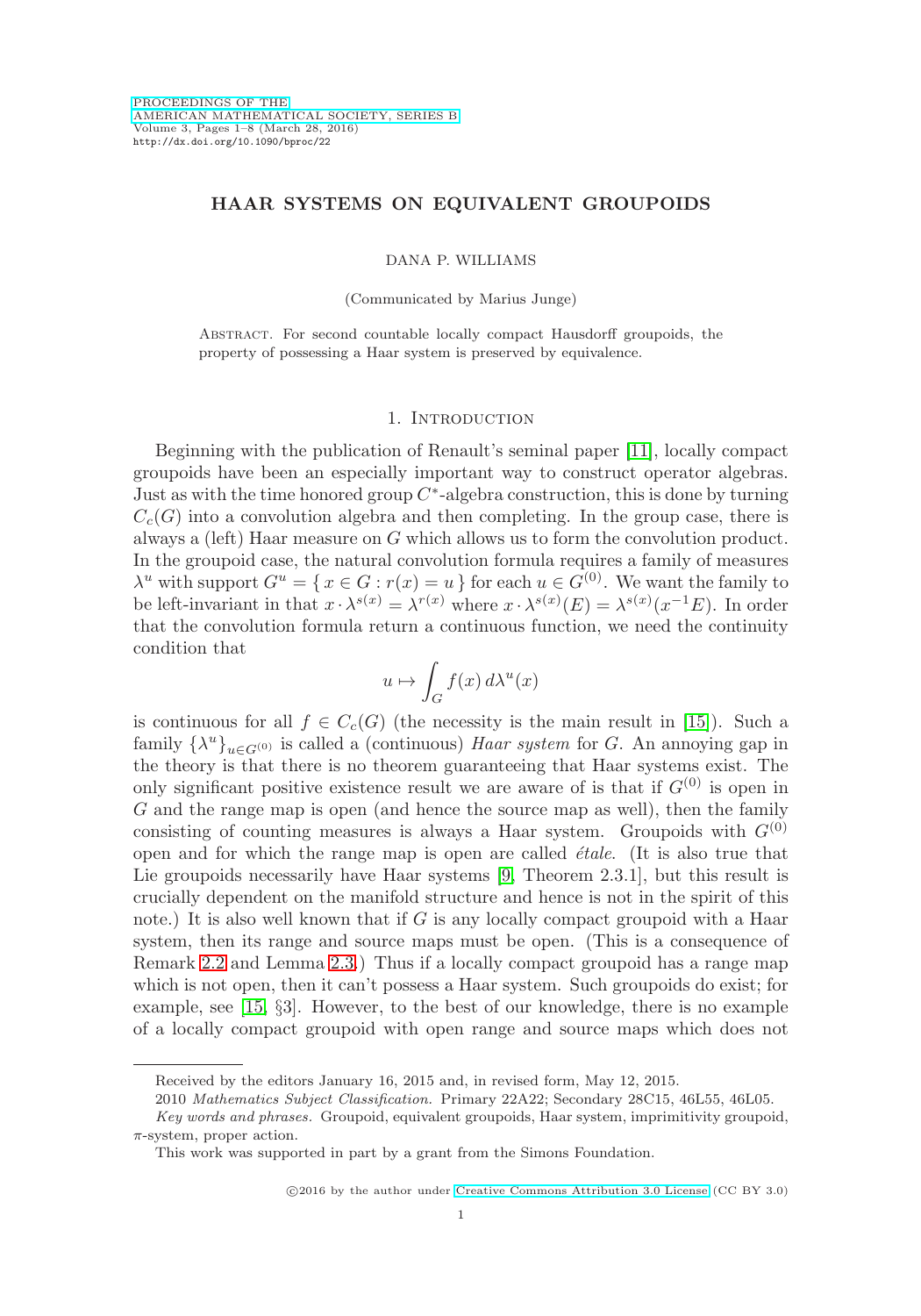possess a Haar system. We have yet to find an expert willing to conjecture (even off the record) that all such groupoids need have Haar systems, but the question remains open.

The purpose of this paper is to provide some additional examples where Haar systems must exist. The main result being that if  $G$  and  $H$  are equivalent second countable locally compact groupoids (as defined in [\[7\]](#page-7-3) for example), and if G has a Haar system, then so does H. Since equivalence is such a powerful tool, this result gives the existence of Haar systems on a great number of interesting groupoids. For example, every transitive groupoid with open range and source maps has a Haar system (Proposition [3.4\)](#page-5-0).

The proof given here depends on several significant results from the literature. The first is that if  $\pi : Y \to X$  is a continuous, open surjection with Y second countable, then there is a family of Radon measures  $\{\beta^x\}$  on Y such that supp  $\beta^x =$  $\pi^{-1}(x)$  and

$$
x\mapsto \int_Y f(y)\,d\beta^x(y)
$$

is continuous for all  $f \in C_c(Y)$ . (This result is due to Blanchard, who makes use of a theorem of Michael [\[6\]](#page-7-4).) The second is the characterization in [\[5,](#page-7-5) Proposition 5.2] of when the imprimitivity groupoid of a free and proper G-space has a Haar system. The third is the concept of a Bruhat section or cut-off function. These are used in [\[3,](#page-7-6) Chapter 7] to construct invariant measures. They also appear prominently in [\[13,](#page-7-7) Lemma 25] and [\[16,](#page-7-8) §6].

Since Blanchard's result requires separability, we can only consider second countable groupoids here.

# 2. The theorem

<span id="page-1-1"></span>**Theorem 2.1.** Suppose that G is a second countable, locally compact Hausdorff groupoid with a Haar system  $\{\lambda^u\}_{u \in G^{(0)}}$ . If H is a second countable, locally compact groupoid which is equivalent to G, then H has a Haar system.

As in [\[12,](#page-7-9) p. 69] or [\[1,](#page-7-10) Definition 1.1.1], if  $\pi : Y \to X$  is a continuous map between locally compact spaces Y and X, then a  $\pi$ -system is a family of (positive) Radon measures  $\{\beta^x : x \in X\}$  on Y such that supp  $\beta^x \subset \pi^{-1}(x)$  and for every  $f \in C_c(Y)$ , the function

$$
x\mapsto \int_Y f(y)\,d\beta^x(y)
$$

is continuous. We say that  $\beta$  is full if supp  $\beta^x = \pi^{-1}(x)$  for all  $x \in X$ .

If Y and X are both (left) G-spaces and  $\pi$  is equivariant, then we say  $\beta$  is equivariant if  $\gamma \cdot \beta^x = \beta^{\gamma \cdot x}$ , where  $\gamma \cdot \beta^x(E) = \beta^x(\gamma^{-1} \cdot E)$  for all  $(\gamma, x) \in G * X =$  $\{(\gamma, x) : s(\gamma) = r(x)\}\.$  Alternatively,

$$
\int_Y f(\gamma \cdot y) d\beta^x(y) = \int_Y f(y) d\beta^{\gamma \cdot x}(y)
$$

for all  $f \in C_c(Y)$  and  $(\gamma, x) \in G * X$ .

<span id="page-1-0"></span>Remark 2.2. It is useful to keep in mind that a Haar system on  $G$  is a full, equivariant r-system on G for the range map  $r: G \to G^{(0)}$ .

In many cases, such as  $[5, \S5]$  $[5, \S5]$ ,  $\pi$ -systems are reserved for continuous and open maps  $\pi: Y \to X$ . In the case of full systems, the next lemma implies that there is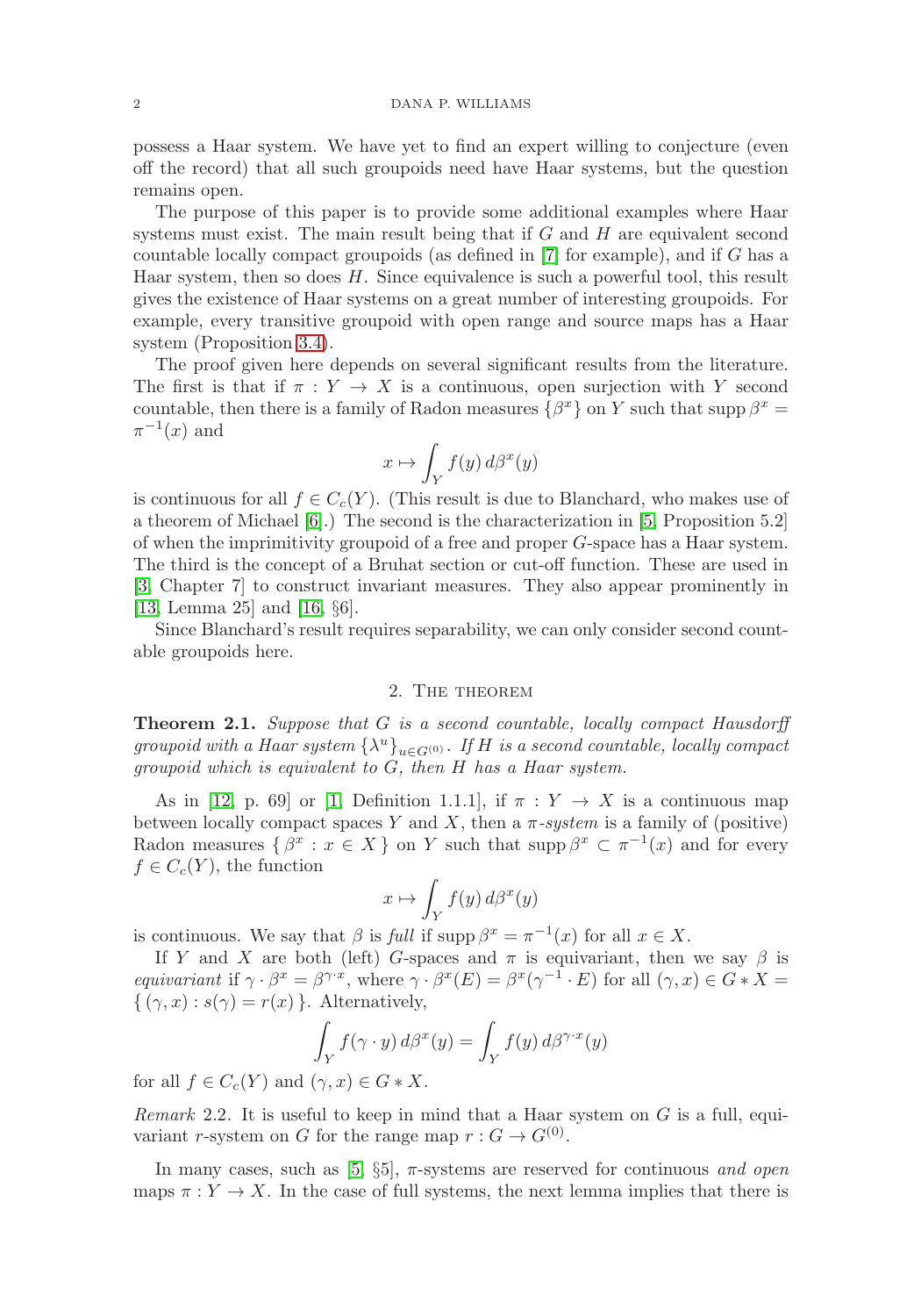no loss in generality. (This part of the result does not require second countability.) Conversely, if Y is second countable and  $\pi$  is an open surjection, then Blanchard has proved that full  $\pi$  systems must exist. Blanchard's result will be crucial in the proof of the main result.

<span id="page-2-0"></span>**Lemma 2.3** (Blanchard). Suppose that  $\pi : Y \to X$  is a continuous surjection between second countable locally compact Hausdorff spaces. Then  $\pi$  is open if and only if it admits a full  $\pi$  system.

*Proof.* Suppose that  $\beta$  is a full  $\pi$  system. Let  $V \subset Y$  be a nonempty open subset. Fix  $x_0 \in \pi(V)$  and  $y_0 \in V$  such that  $\pi(y_0) = x_0$ . Choose U open such that  $y_0 \in U \subset \overline{U} \subset V$  and  $\overline{U}$  is compact. Let  $f \in C_c^+(Y)$  such that  $f(y_0) = 1$ and supp  $f \subset U$ . Since  $\beta$  is full,  $\beta(f)(x_0) > 0$ . But  $\beta(f)$  is continuous and supp  $\beta(f) \subset \pi(\overline{U}) \subset \pi(V)$ . Hence  $x_0$  is an interior point of  $\pi(V)$ . Since  $x_0$  was arbitrary,  $\pi(V)$  is open.

The converse is much more subtle and is due to Blanchard. The proof can be extracted from [\[2,](#page-7-11) §3.1] as follows. Note that the openness of  $\pi$  implies that  $C_0(Y)$ is a continuous field of  $C^*$ -algebras over X [\[18,](#page-7-12) Theorem C.26]. Now we can apply [\[2,](#page-7-11) Proposition 3.9] thanks to [2, Proposition 3.5].<sup>[1](#page-2-1)</sup>

We also need what is sometimes called a *Bruhat section* or *cut-off* function for  $\pi$ . The construction is modeled after Lemma 1 in Appendix I of [\[3,](#page-7-6) Chapter 7]. Recall that a subset  $A \subset Y$  is called  $\pi$ -compact if  $A \cap \pi^{-1}(K)$  is compact whenever K is compact in X. We write  $C_{c,\pi}(Y)$  for the set of continuous functions on Y with  $\pi$ -compact support.

<span id="page-2-2"></span>**Lemma 2.4.** Let  $\pi : Y \to X$  be a continuous open surjection between second countable locally compact Hausdorff spaces. Then there is  $a \varphi \in C_{c,\pi}^{+}(Y)$  such that  $\pi(\{y \in Y : \varphi(y) > 0\}) = X.$ 

*Proof.* Let  $\mathcal{V} = \{V_i\}$  be a countable, locally finite cover of X by pre-compact open sets  $V_i$ . Let  $\{\alpha_i\}$  be a partition of unity on X subordinate to  $\mathscr V$ . Let  $\varphi_i \in C_c^+(Y)$ be such that  $\pi({y \in Y : \varphi_i > 0}) \supset V_i$ . Then we can define

$$
\varphi(y) = \sum_i \varphi_i(y) \alpha_i(\pi(y)).
$$

Since  $\mathscr V$  is locally finite, the above sum is finite in a neighborhood of any  $y \in Y$ . Hence  $\varphi$  is well defined and continuous. Local finiteness also implies that every compact subset of X meets at most finitely many  $V_i$ . Since  $\{\alpha_i\}$  is subordinate to  $\mathscr V$ , it follows that  $\varphi$  has  $\pi$ -compact support. If  $x \in X$ , then there is an i such that  $\alpha_i(x) > 0$ . Then there is a y such that  $\varphi_i(y) > 0$  and  $\pi(y) = x$ . Hence the result.

*Proof of Theorem [2.1](#page-1-1).* Let Z be a  $(G, H)$ -equivalence. Then the opposite module,  $Z^{\rm op}$ , is an  $(H, G)$ -equivalence. Therefore, in view of [\[5,](#page-7-5) Proposition 5.2], it will

<span id="page-2-1"></span><sup>&</sup>lt;sup>1</sup>There is a slight gap in the proof of [\[2,](#page-7-11) Lemme 3.8]: it is asserted there that if A is a separable  $C^*$ -algebra, then its dual  $A^*$ , equipped with the topology of uniform convergence on compact subsets of A, is a Fréchet space. However, if A is infinite dimensional, then  $A^*$  is not first countable in this topology. Unfortunately, this invalidates the application of [\[2,](#page-7-11) Lemme 3.6] in the proof of [\[2,](#page-7-11) Proposition 3.9]. Fortunately, [\[2,](#page-7-11) Lemme 3.6] can be modified (using the notation of  $[2, \text{ Lemme } 3.6]$  $[2, \text{ Lemme } 3.6]$  to the case where the topological vector space E contains a *complete* convex subset B containing the domain T. Thus the main results of  $[2, \S3]$  $[2, \S3]$  remain true as stated.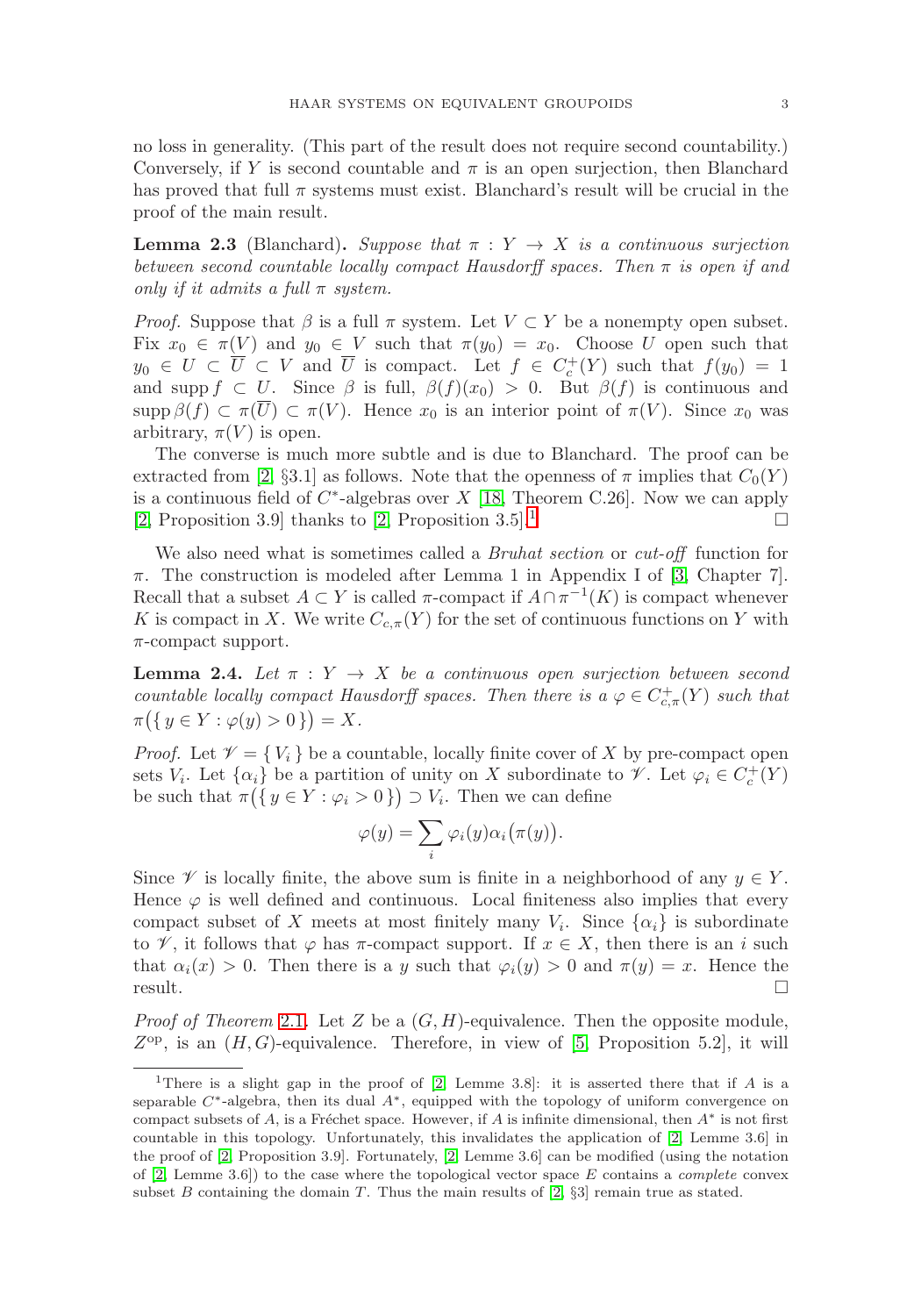suffice to produce a full G-equivariant  $s_{Z^{\text{op}}}$ -system for the structure map  $s_{Z^{\text{op}}}$ :  $Z^{\text{op}} \to G^{(0)}$ . Equivalently, we need a full equivariant  $r_Z$ -system for the map  $r_Z$ :  $Z \to G^{(0)}$ .<sup>[2](#page-3-0)</sup> Hence the main theorem is a consequence of Proposition [2.5](#page-3-1) below.  $\Box$ 

The following proposition is even more than what is called for in the proof of Theorem [2.1:](#page-1-1) it shows that every proper  $G$ -space has a full equivariant r-system for the moment map whether the action is free or not.<sup>[3](#page-3-2)</sup> It should be noted that pairs  $(X, \alpha)$  where X is a proper G-space and  $\alpha$  and equivariant r-system play an important role in the constructions in [\[12\]](#page-7-9) and [\[4\]](#page-7-13). This makes even more interesting the assertion that such  $\alpha$ 's always exist.

<span id="page-3-1"></span>**Proposition 2.5.** Let G be a second countable locally compact Hausdorff groupoid with a Haar system  $\{\lambda^u\}_{u \in G^{(0)}}$ . Suppose that Z is a proper G-space with open momment map  $r_Z : Z \to G^{(0)}$ . Then there is a full equivariant  $r_Z$ -system  $\{v^u\}_{u \in G^{(0)}}$ .

Blanchard's Lemma [2.3](#page-2-0) implies that there is a full  $r_Z$ -system  $\beta = {\beta^u}_{u \in G^{(0)}}$ . The idea of the proof of Proposition [2.5](#page-3-1) is to use the Haar system on  $G$  to average this system to create an equivariant system. The technicalities are provided by the next lemma. Notice that since G acts properly, the orbit map  $q: Z \to G\backslash Z$  is a continuous open surjection between locally compact Hausdorff spaces.

**Lemma 2.6.** Let  $G$ ,  $Z$ ,  $\lambda$  and  $\beta$  be as above.

(a) If  $F \in C_c(G \times Z)$ , then

$$
\Phi(F)(g, u) = \int_Z F(g, z) d\beta^u(z)
$$

defines an element of  $C_c(G \times G^{(0)})$ . (b) If  $f \in C_c(Z)$  and  $\varphi \in C_{c,q}(Z)$ , then

$$
\Psi_{\varphi}(f)(g) = \int_{Z} f(g \cdot z) \varphi(z) d\beta^{s(g)}(z)
$$

defines an element of  $C_c(G)$ .

*Proof.* (a) This is straightforward if  $F(g, z) = f(g)\varphi(z)$  with  $f \in C_c(G)$  and  $\varphi \in$  $C_c(Z)$ . But we can approximate F in the inductive limit topology with sums of such functions.

(b) Let  $L = \text{supp }\varphi \cap q^{-1}(q(\text{supp }f))$ . By assumption on  $\varphi$ , L is compact. Since  $G$  acts properly on  $Z$ , the set

$$
P(\text{supp } f, L) = \{ g \in G : g \cdot L \cap \text{supp } f \neq \emptyset \}
$$

is compact. It follows that

$$
F(g, z) = f(g \cdot z)\varphi(z)
$$

defines an element of  $C_c(G \times Z)$ . Then

$$
\Psi_{\varphi}(f)(g) = \Phi(F)(g, s(g)).
$$

The assertion follows.

 $\Box$ 

<span id="page-3-0"></span><sup>2</sup>The gymnastics with the opposite space is just to accommodate a preference for left-actions. This has the advantage of making closer contact with the literature on  $\pi$ -systems.

<span id="page-3-2"></span><sup>3</sup>The literature is inconsistent as to whether the moment map for a groupoid action need be open. In this paper, it is critical that we use the definition of groupoid action that requires moment maps to be open.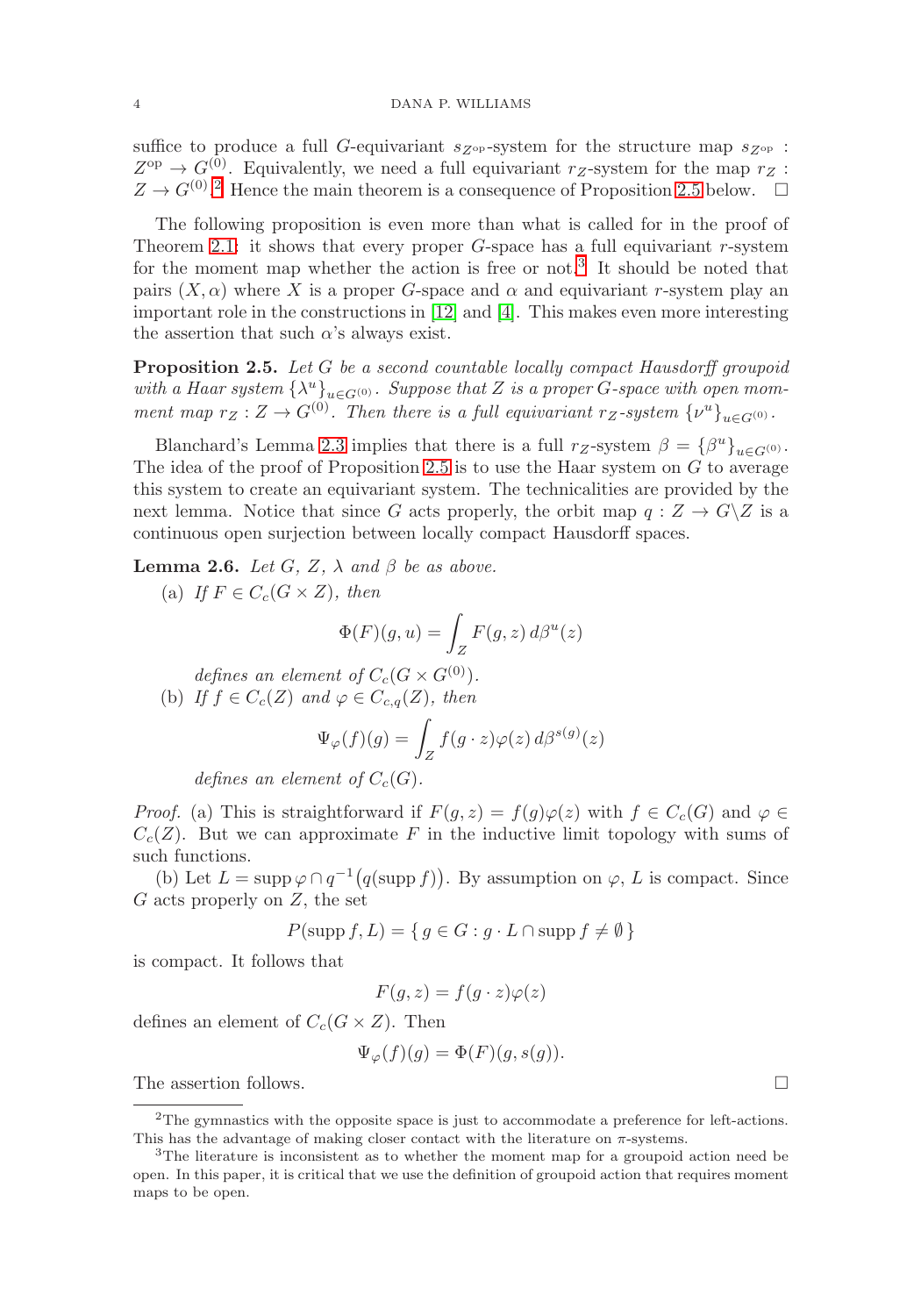*Proof of Proposition* [2.5](#page-3-1). Using Lemma [2.4,](#page-2-2) we fix  $\varphi \in C_{c,q}^+(Z)$  such that  $q(\{z: \varphi(z) > 0\}) = G\backslash Z$ . Then we define a Radon measure on  $C_c(Z)$  by

(2.1) 
$$
\nu^{u}(f) = \int_{G} \int_{Z} f(g \cdot z) \varphi(z) d\beta^{s(g)}(z) d\lambda^{u}(g) = \int_{G} \Psi_{\varphi}(f)(g) d\lambda^{u}(g).
$$

Since  $\lambda$  is a Haar system and  $\Psi_{\varphi}(f) \in C_c(G)$ , we see immediately that

$$
u \mapsto \nu^u(f)
$$

is continuous.

Clearly, supp  $\nu^u \subset r_Z^{-1}(u)$ . Suppose  $r_Z(w) = u$  and  $f \in C_c^+(Z)$  is such that  $f(w) > 0$ . Then there is a  $z' \in \{z : \varphi(z) > 0\}$  such that  $q(z') = q(w)$ . Hence there is a  $g \in G$  such that  $g \cdot z' = w$ . Note that  $r_Z(z') = s(g)$  and  $r(g) = r_Z(g \cdot z) =$  $r_Z(w) = u$ . Since  $\beta^{s(g)}$  has full support and since everything in sight is continuous and nonnegative,

$$
\Psi_{\varphi}(g) = \int_{Z} f(g \cdot z) \varphi(z) \,\beta^{s(g)}(z) > 0.
$$

Hence  $\nu^u(f) > 0$  and we have

$$
\operatorname{supp} \nu^u = r_Z^{-1}(u).
$$

Hence to complete the proof of the theorem, we just need to establish equivariance. But

$$
\int_{Z} f(g' \cdot z) d\nu^{s(g')} (z) = \int_{G} \int_{Z} f(g'g \cdot z) \varphi(z) d\beta^{s(g)}(z) d\lambda^{s(g')}(g)
$$

$$
= \int_{G} \Psi_{\varphi}(f)(g'g) d\lambda^{s(g')}(g),
$$

which, since  $\lambda$  is a Haar system on G, is

$$
= \int_G \Psi_{\varphi}(g) d\lambda^{r(g')}(g)
$$
  
= 
$$
\int_G \int_Z f(g \cdot z) \varphi(z) d\beta^{s(g)}(z) d\lambda^{r(g')}(g).
$$

which, since  $g' \cdot s(g') = r(g')$ , is

$$
= \int_Z f(z) \, d\nu^{g' \cdot s(g')}(z).
$$

This completes the proof.  $\Box$ 

Proposition [2.5](#page-3-1) is interesting even for a group action. The result itself is no doubt known to experts, but is amusing nonetheless.

**Corollary 2.7.** Suppose that G is a locally compact group acting properly on a space  $X$ . Then  $X$  has at least one invariant measure with full support.

### 3. Examples and comments

Recall that a topological groupoid  $G$  is étale if and only if the range map  $r$ :  $G \to G^{(0)}$  is a local homeomorphism. (Since inversion is a homeomorphism, s:  $G \to G^{(0)}$  is a local homeomorphism if and only if r is as well.) As pointed out in the introduction, any étale groupoid  $G$  has a Haar system. As a consequence of Theorem [2.1,](#page-1-1) any second countable groupoid equivalent to  $G$  has a Haar system  $(p_{\text{provided}} G)$  is second countable). In this section, we want to look at some additional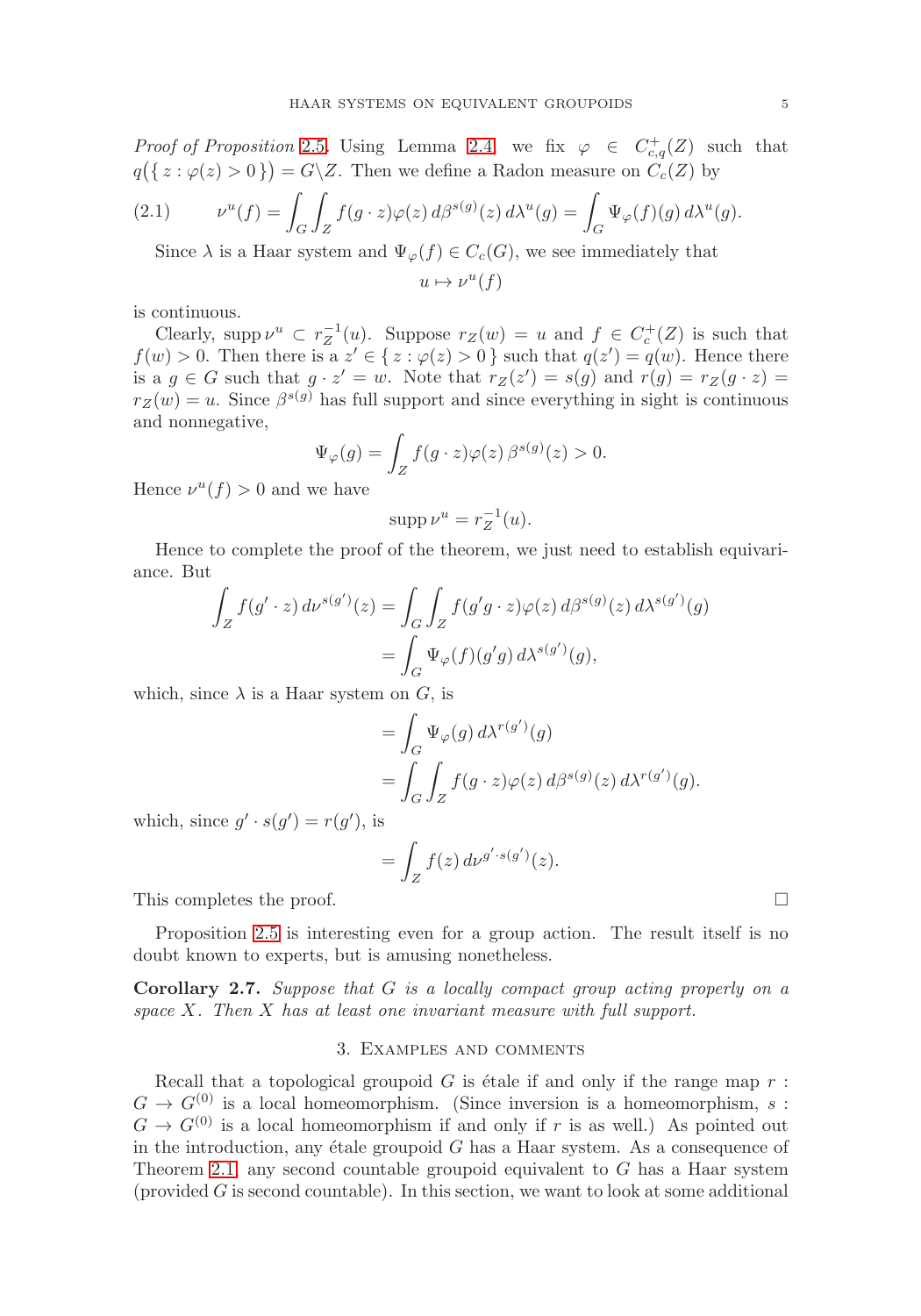examples. In some cases it is possible and enlightening to describe the Haar system in finer detail.

3.1. **Proper principal groupoids.** Recall that G is called principal if the natural action of G on  $G^{(0)}$  given by  $x \cdot s(x) = r(x)$  is free. We call G proper if this action is proper in that  $(x, s(x)) \mapsto (r(x), s(x))$  is proper from  $G \times G^{(0)} \to G^{(0)} \times G^{(0)}$ . If  $G$  is a proper principal groupoid with open range and source maps, then the orbit space  $G\backslash G^{(0)}$  is locally compact Hausdorff, and it is straightforward to check that  $G^{(0)}$  implements an equivalence between G and the orbit space  $G\backslash G^{(0)}$ . Since the orbit space clearly has a Haar system, the following is a simple corollary of Theorem [2.1.](#page-1-1)

**Proposition 3.1** (Blanchard). Every second countable proper principal groupoid with open range and source maps has a Haar system.

Remark 3.2. If G is a second countable proper principal groupoid with open range and source maps, then the orbit map  $q: G^{(0)} \to G\backslash G^{(0)}$  sending u to  $\dot{u}$  is continuous and open. Hence Blanchard's Lemma [2.3](#page-2-0) implies there is a full q-system  $\{\beta^{u}\}_{u\in G\backslash G^{(0)}}$ . It is not hard to check that  $\lambda^{u} = \delta_{u} \times \beta^{u}$  is a Haar system for

$$
G_q := \{ (u, v) \in G^{(0)} \times G^{(0)} : \dot{u} = \dot{v} \}.
$$

Since  $x \mapsto (r(x), s(x))$  is a groupoid isomorphism of G and  $G_q$ , we get an elementary description for a Haar system on G.

While there certainly exist groupoids that fail to have open range and source maps — and hence cannot have Haar systems — most of these examples are far from proper and principal. In fact the examples we've seen are all group bundles which are as a far from principal as possible. This poses an interesting question.

**Question 3.3.** Must a second countable, locally compact, proper principal groupoid have open range and source maps?

3.2. **Transitive groupoids.** Recall that a groupoid is called transitive if the natural action of G on  $G^{(0)}$  given by  $x \cdot s(x) := r(x)$  is transitive. If G is transitive and has open range and source maps, then  $G$  is equivalent to any of its stability groups  $H = G_v^v = \{ x \in G : r(x) = v = s(x) \}$  for  $v \in G^{(0)}$ ; the equivalence is given by  $G_v$  with the obvious left G-action and right H-action. Second countability is required to see that the restriction of the range map to  $G_v$  onto  $G^{(0)}$  is open.<sup>[4](#page-5-1)</sup> Since locally compact groups always have a Haar measure, the following is an immediate consequence of Theorem [2.1.](#page-1-1) (Similar assertions can be found in [\[14\]](#page-7-14).)

<span id="page-5-0"></span>**Proposition 3.4** (Seda). If G is a second countable, locally compact transitive groupoid with open range and source maps, then G has a Haar system.

As before, we don't know the answer to the following.

**Question 3.5.** Must a second countable, locally compact, transitive groupoid have open range and source maps?

<span id="page-5-1"></span><sup>&</sup>lt;sup>4</sup>Proving the openness of  $r|_{G_v}$  is nontrivial. It follows from [\[10,](#page-7-15) Theorem 2.1] or Theorems 2.2A and 2.2B in [\[7\]](#page-7-3). The assertion and equivalence fail without the second countability assumption as observed in [\[7,](#page-7-3) Example 2.2].

It should be noted that in both [\[10\]](#page-7-15) and [\[7\]](#page-7-3) openness of the range and source maps on a topological groupoid is a standing assumption.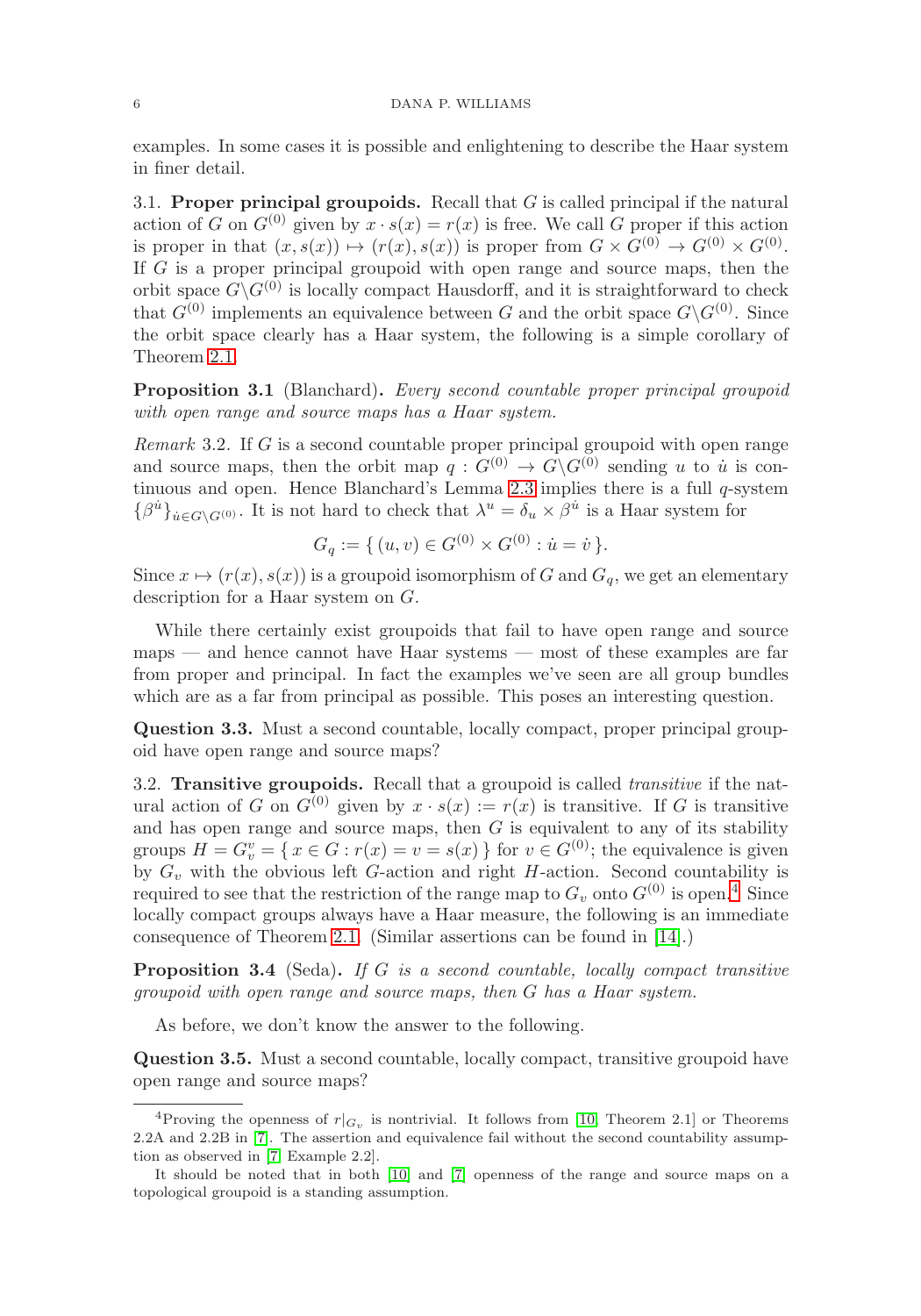3.3. **Blowing up the unit space.** While there are myriad ways that groupoid equivalences arise in applications, one standard technique deserves special mention (see [\[17\]](#page-7-16) for example). Suppose that  $G$  is a second countable locally compact groupoid with a Haar system (or at least open range and source maps). Let  $f$ :  $Z \to G^{(0)}$  be a continuous and open map. Then we can form the groupoid

$$
(3.1) \tG[Z] = \{ (z, g, w) \in Z \times G \times Z : f(z) = r(g) \text{ and } s(g) = f(w) \}.
$$

(The operations are as expected:  $(z', g', z)(z, g, w) = (z', g'g, w)$  and  $(z, g, w)^{-1} =$  $(w, g^{-1}, z)$ .) The idea is that we use f to "blow-up" the unit space of G to all of Z. If  $\varphi : G[Z] \to G$  is the homormorphism  $(z, g, w) \mapsto g$ , then we get a  $(G[Z], G)$ equivalence given by "the graph of  $\varphi$ " (see [\[5,](#page-7-5) §6]):

$$
W = \{ (z, g) \in Z \times G : f(z) = r(g) \}.
$$

The left  $G[Z]$ -action is given by  $(z, g, w) \cdot (w, g') = (z, gg')$  and the right G-action by  $(w, g') \cdot g = (w, g'g)$ . The openness of the range map for G is required to see that the structure map  $r_W : W \to Z$  is open, while the openness of f is required to see that  $s_W : W \to G^{(0)}$  is open. Assuming G has a Haar system and Z is second countable, Theorem [2.1](#page-1-1) implies that  $G[Z]$  has a Haar system. However in this case we can do a bit better and write a tidy formula for the Haar system on the blow-up. We still require Blanchard's Lemma [2.3](#page-2-0) where there is a full  $f$ -system for any continuous open map  $f: Z \to G^{(0)}$  (provided that Z is second countable).

**Proposition 3.6.** Suppose that G is a locally compact Hausdorff groupoid with a Haar system  $\{\lambda^u\}_{u \in G^{(0)}},$  and that Z is second countable. Let  $f: Z \to G^{(0)}$  be a continuous open map, and let

$$
G[Z] = \{ (w, g, z) \in Z \times G \times Z : f(w) = r(g) \text{ and } s(g) = f(z) \}
$$

be the "blow-up" of G by f. If  $\{\beta^u\}_{u \in G^{(0)}}$  is a full f-system, then we get a Haar system  $\{\kappa^z\}_{z\in Z}$  on  $G[Z]$  given by

$$
\kappa^{z}(f) = \int_{G} \int_{Z} f(z, g, w) d\beta^{s(g)}(w) d\lambda^{f(z)}(g).
$$

The proof is relatively straightforward.

3.4. **Imprimitivity groupoids.** If  $X$  is a free and proper right  $G$ -space, then assuming G has open range and source maps, we can form the imprimitivity groupoid  $G^Z$  as in [\[8,](#page-7-17) pp. 119ff.]. Specifically we let  $G^Z$  be the quotient of  $X *_s X = \{ (x, y) \in G^Z \}$  $X \times X : s(x) = s(y)$  by the diagonal right G-action. Then  $G^Z$  is a groupoid with respect to the operations  $[x, y][y, z] = [x, z]$  and  $[x, y]^{-1} = [y, z]$ . If the moment map  $r_Z : X \to G^{(0)}$  is open, then X implements an equivalence between  $G^Z$  and G. Again we can apply Theorem [2.1.](#page-1-1)

<span id="page-6-0"></span>**Proposition 3.7.** Suppose that G is a second countable, locally compact Hausdorff groupoid with a Haar system. Let  $X$  be a free and proper right  $G$ -space with an open moment map. Then the imprimitivity groupoid  $G^Z$  has a Haar system.

*Remark* 3.8. In [\[5,](#page-7-5) §§9-10], we associated a group  $Ext(G, T)$  to any second countable, locally compact Hausdorff groupoid  $G$ . In [\[5,](#page-7-5) Theorem 10.1] we showed that  $Ext(G, T)$  was naturally isomorphic to the Brauer group  $Br(G)$ . The definition of  $Ext(G, T)$  required that we consider the space  $\mathcal{P}(G)$  of all free and proper right G-spaces X such that  $G^X$  has a Haar system. In view of Proposition [3.7,](#page-6-0)  $\mathcal{P}(G)$ becomes simply the collection of all free and proper right G-spaces.